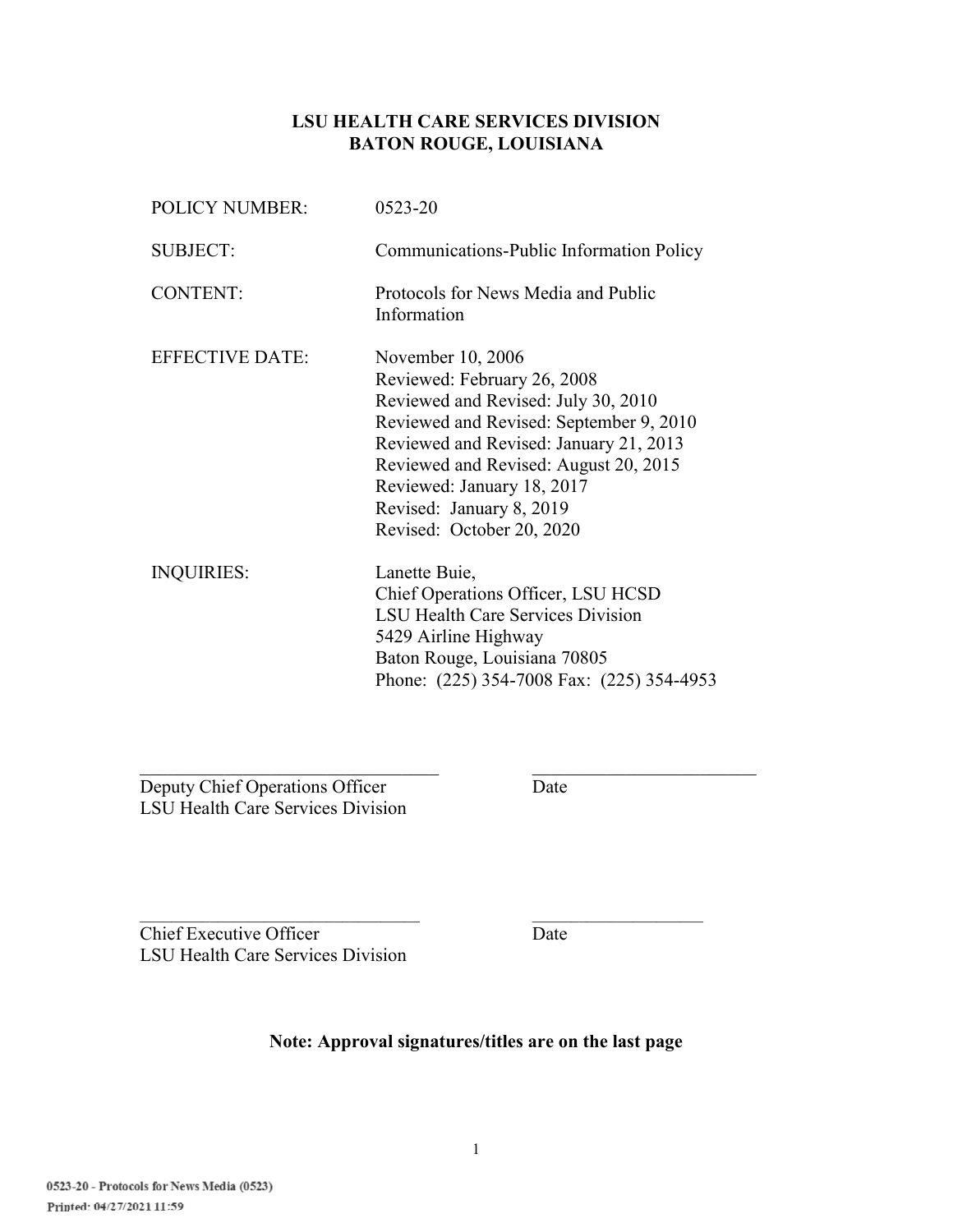#### **PUBLIC INFORMATION POLICY Protocols for News Media and Public Information**

# **I. STATEMENT OF POLICY**

This policy is in keeping with the LSU Health Care Services Divisions' desire to accurately inform the public about its work and to share important information about health care and services available through departmental programs. This policy shall be carried out under the direction of the LSU HCSD Executive Administration and shall conform to the provisions of Louisiana's Public Records Law, R.S.44.1 et seq., and LSU Health Sciences Center New Orleans CM-48.

#### **II. APPLICABILITY**

This policy is applicable to all LSU Health Care Services Division (which includes Lallie Kemp Medical Center) employees, contract staff and trainees and applies to all functions designed to publicize LSU HCSD's activities or to respond to news media inquiries and public information requests.

#### **III. EFFECTIVE DATE**

This policy is effective upon the signature of the LSU HCSD Chief Operations Officer and/or his or her designee.

# **IV. RESPONSIBILITIES**

It is the responsibility of the LSU HCSD Executive Administration to ensure that media requests and requests for public information/records are coordinated with the Chancellor of the LSU HSCNO and the Information Services Department.

# **V. PROCEDURES AND GUIDELINES FOR NEWS MEDIA COMMUNICATIONS**

LSU Health Care Services Division employees, in the scope of their employment, who are contacted by news media representatives and asked to speak on behalf of departmental programs, services, policies or issues, should first contact the LSU HCSD Executive Administration to discuss the nature of the media contact.

The LSU HCSD Executive Administration along with the LSU HSCNO Chancellor will determine the proper contact/response and will coordinate that contact/response accordingly. Such contact includes, but is not limited to, the following subjects:

Legislative issues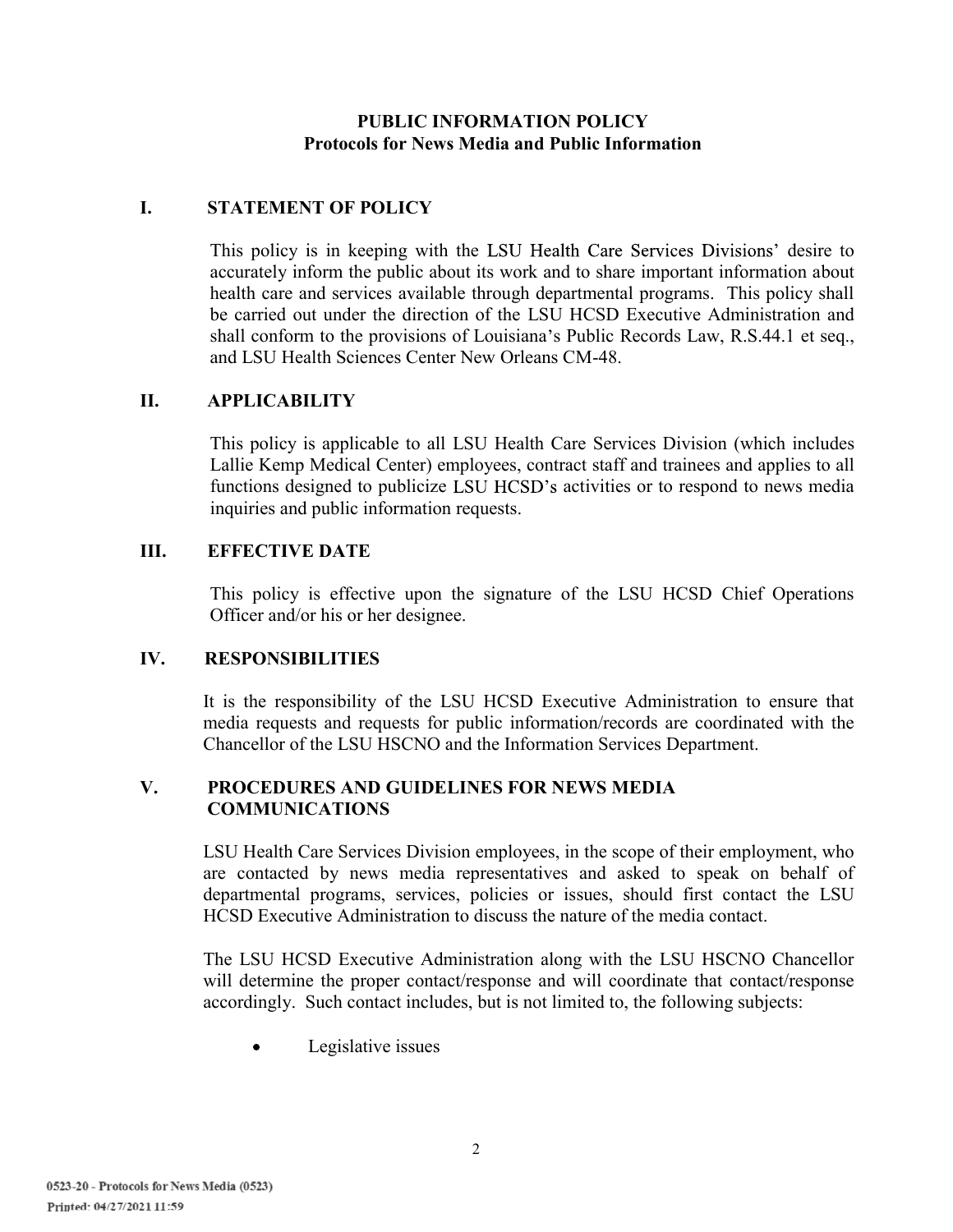- Statements/comments about LSU HCSD policies, programs or  $\bullet$ issues
- Potential or actual crises (threats to the health/safety of citizens/  $\bullet$ clients/staff).
- Client/consumer/beneficiary issues  $\bullet$
- Current health news and events  $\bullet$

# **VI. PROCEDURES AND GUIDELINES FOR PUBLIC RECORD REQUESTS**

LSU Health Care Services Division employees who are in the scope of their employment and who receive requests for Public Records shall forward those requests to HCSD Executive Administration or HCSD Legal Services for disposition.

# **VII. CONSEQUENCES**

Failure to adhere to this policy may result in disciplinary action up to and including termination.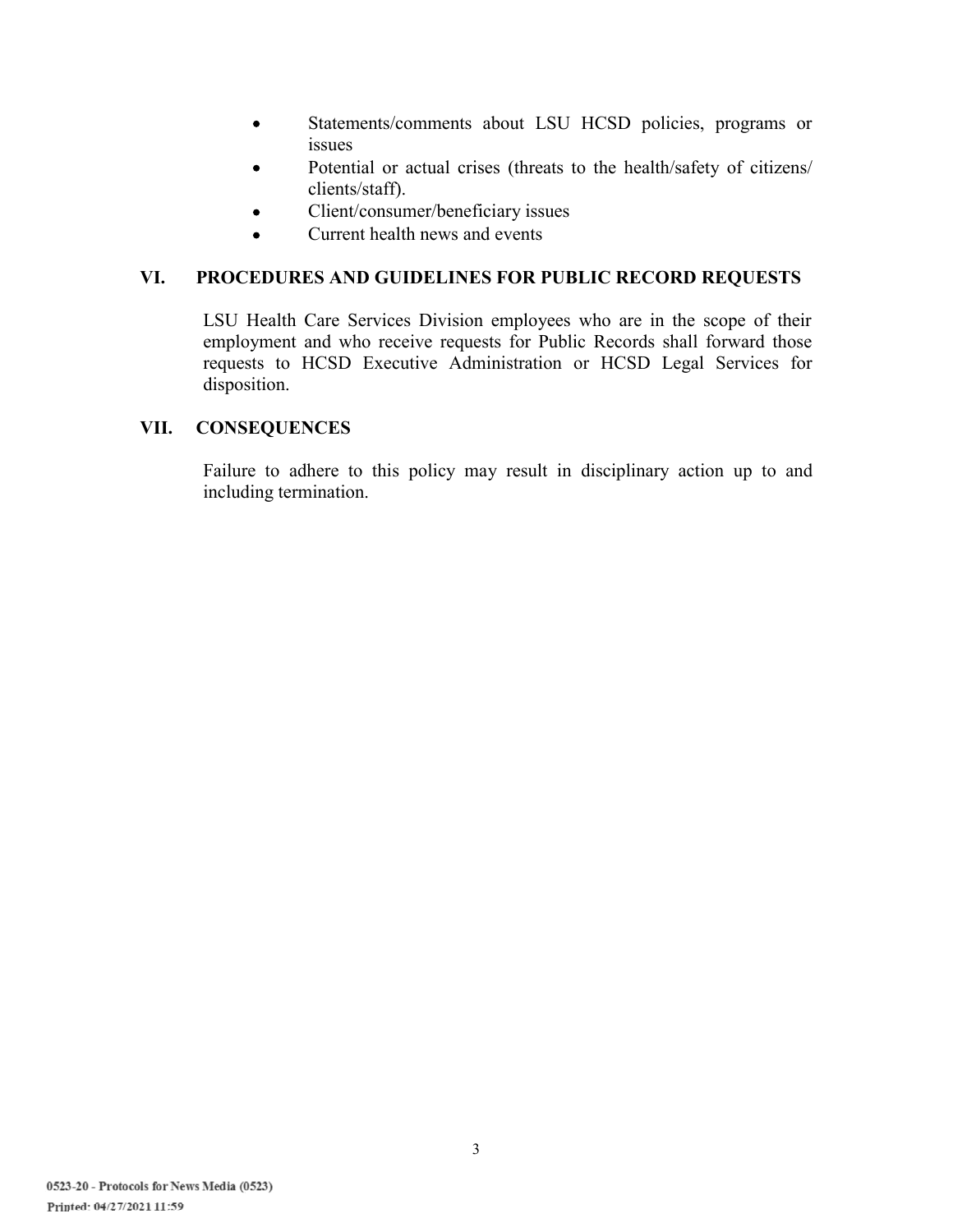| Appendix A |  |  |
|------------|--|--|
|------------|--|--|

**Appendix A Date\_\_\_\_\_\_\_\_\_\_\_\_\_\_\_\_\_\_\_\_\_\_** 

# Permission for Public Information and/or Photographs

| <b>Name of Patient (Print)</b>                                                                                                                                                                                                                                                                                                                                                                                                                                                                     |                                                                                                                                                                                                                                                                                                                                                                                                                                                                                                                                                                              |
|----------------------------------------------------------------------------------------------------------------------------------------------------------------------------------------------------------------------------------------------------------------------------------------------------------------------------------------------------------------------------------------------------------------------------------------------------------------------------------------------------|------------------------------------------------------------------------------------------------------------------------------------------------------------------------------------------------------------------------------------------------------------------------------------------------------------------------------------------------------------------------------------------------------------------------------------------------------------------------------------------------------------------------------------------------------------------------------|
| The attending physician must give approval.                                                                                                                                                                                                                                                                                                                                                                                                                                                        |                                                                                                                                                                                                                                                                                                                                                                                                                                                                                                                                                                              |
| Name of Physician (Print)<br><u>Name of Physician (Print)</u>                                                                                                                                                                                                                                                                                                                                                                                                                                      |                                                                                                                                                                                                                                                                                                                                                                                                                                                                                                                                                                              |
| Physician=s approval by initials: _______________ If verbal permission please indicate:<br>Yes.<br>N <sub>0</sub>                                                                                                                                                                                                                                                                                                                                                                                  |                                                                                                                                                                                                                                                                                                                                                                                                                                                                                                                                                                              |
| I / We hereby consent to an interview and/or photographs [still or video] of the<br>above named                                                                                                                                                                                                                                                                                                                                                                                                    |                                                                                                                                                                                                                                                                                                                                                                                                                                                                                                                                                                              |
|                                                                                                                                                                                                                                                                                                                                                                                                                                                                                                    |                                                                                                                                                                                                                                                                                                                                                                                                                                                                                                                                                                              |
| For hospital promotions of patient care<br>For research programs/medical education<br>Other purpose (please provide a detailed explanation)<br>(specify):<br>its representatives and the LSU Health Care Services Division free and harmless from<br>publication or broadcasting of such information or photographs. Any requested<br>the news media or other party named herein. "I/We have the right to rescind<br>authorization/consent will expire on the following date, event, or condition: | Permission is voluntary and, as such, I/We relieve and hereby agree to hold the hospital,<br>any and all liability arising out of the interviewing, photographing, and/or any subsequent<br>restrictions are described below. In granting consent, I/We assume full responsibility and<br>acknowledge that said photographs and /or information may be used at the discretion of<br>authorization/consent before the recording, film or image is used except to the extent that<br>action is taken in reliance of this authorization/consent. Unless otherwise revoked, this |
| <b>Signature of Patient</b>                                                                                                                                                                                                                                                                                                                                                                                                                                                                        | If patient is unable to sign,<br><b>Signature of Next of Kin</b>                                                                                                                                                                                                                                                                                                                                                                                                                                                                                                             |
|                                                                                                                                                                                                                                                                                                                                                                                                                                                                                                    |                                                                                                                                                                                                                                                                                                                                                                                                                                                                                                                                                                              |
| If patient is a minor, Signature of Parent / Legal Guardian                                                                                                                                                                                                                                                                                                                                                                                                                                        |                                                                                                                                                                                                                                                                                                                                                                                                                                                                                                                                                                              |
|                                                                                                                                                                                                                                                                                                                                                                                                                                                                                                    | (2)                                                                                                                                                                                                                                                                                                                                                                                                                                                                                                                                                                          |
| Signature of at least one parent or the legal guardian is required for a minor.                                                                                                                                                                                                                                                                                                                                                                                                                    |                                                                                                                                                                                                                                                                                                                                                                                                                                                                                                                                                                              |

Signature of two witnesses is required when patient is unable to sign.